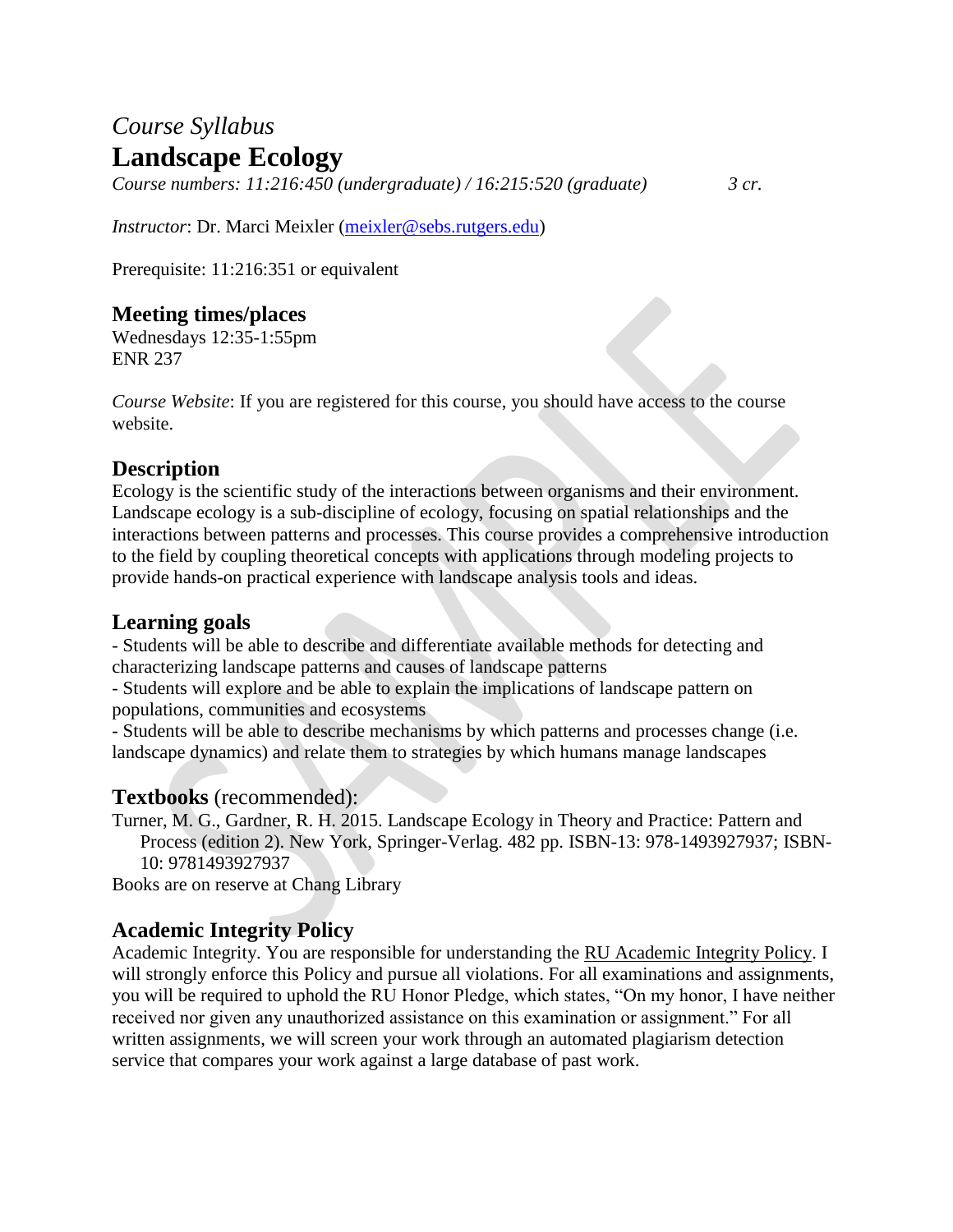#### **Grading System**

The course is comprised of online lectures, weekly outlines, labs, review assignments, case studies (for grads), a lab project and exams with a requirement of attendance and participation.

Readings: weekly readings can be found in our textbook

Online lectures: you can find these on the course website

Weekly lecture outlines: Students are expected to watch the lecture videos, take notes, sketch out thoughts on discussion questions before class and join in discussion during class. Specifically, all students are required to turn in an outline each week that discusses the important points from the lecture video (this can be in whatever format you like and should be complete enough to show us you got the main ideas from the lecture) and includes 2 questions that can be used to stimulate discussion. Weekly outlines should be submitted online. Acceptable formats include word and pdf.

Labs: Labs will be completed each week with corresponding homework assignments. These are due before class each week. Submit online.

Review assignments: Please submit one question and answer for each lecture topic to be covered on the coming midterm or final exam. Questions can be any form (T/F, multiple choice, short answer, essay, etc). Assignments are due by midnight on the due date. Late penalty: 50% off for each day late.

Case studies (grads only): There will be weekly case studies related to the topic of the week. Graduate students will be responsible for creating the case studies (more info on this in the Graduate Students section below).

Case studies (for grads): see below

Lab project: the project is designed to help you become familiar with: 1) the process of determining the correct scale and extent, 2) model design and creation, 3) interpretation of results, 4) exploring management implications, and 5) experiencing a landscape ecology project from start (idea conception) to finish (presentation of results). We will work on this in groups and together as a class. Results will be presented at GIS day. More details below.

Exams: There will be one midterm and a final exam. Medical note required for makeup exams.

Participation & Attendance: This is critical to understanding the lecture material. Participation improves the quality of the class for everyone. This portion of your grade will be determined at the end of the course based on average attendance and participation throughout the semester. For grad students, case studies will count as part of their participation grade.

| <b>Graded item</b>                              | Undergrads% Grads%  |     |
|-------------------------------------------------|---------------------|-----|
| Participation & Attendance                      | $\frac{15\%}{15\%}$ | 5%  |
| Weekly outlines (12) and review assignments (2) |                     | 15% |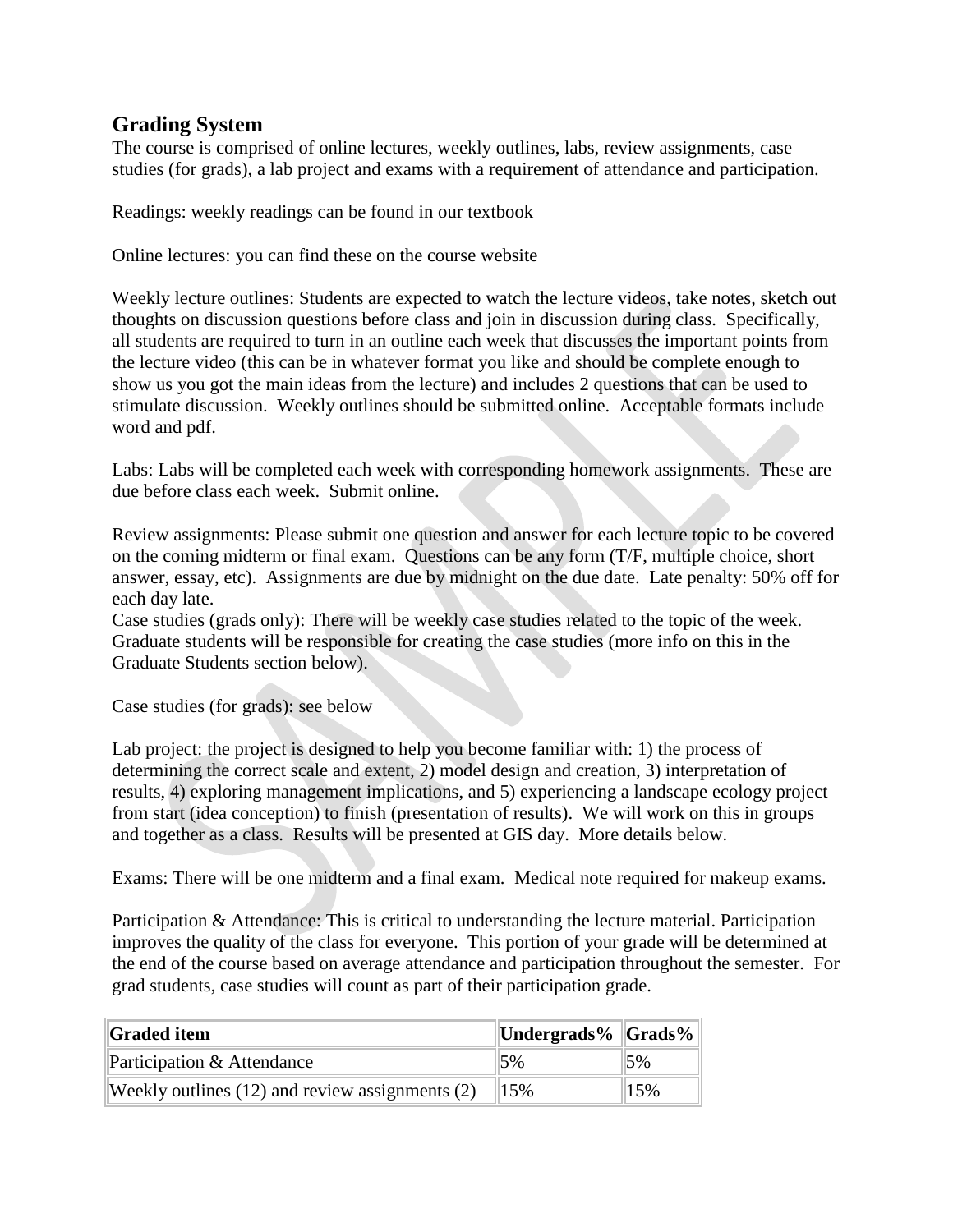| Case studies (grads only) | $0\%$ | 5%                |
|---------------------------|-------|-------------------|
| Labs                      | 15%   | 15%               |
| Lab project               | 35%   | $\frac{130\%}{ }$ |
| Midterm Exam              | 15%   | 15%               |
| Final Exam                | 15%   | 15%               |

# **Lab project**

Students are asked to complete a project (as a group with fellow undergraduates or graduates, respectively) that applies some of the concepts and tools covered in lab to an unanswered question or issue relevant to the field of landscape ecology. The specific task is to use spatial data and spatial analyses to address a question or issue and to prepare a written report in the form and style of a Research Article for the journal *Landscape Ecology* 

(http://www.springer.com/life+sciences/ecology/journal/10980). Maximum length 8500 words. The report should include title page, abstract, introduction, methods, results, discussion, acknowledgements, literature cited, figures and tables. Intermediate deadlines will help keep you on track.

#### **Project grading rubric**:

| Project proposal (question, objectives, data requirements, analysis techniques and     |      |
|----------------------------------------------------------------------------------------|------|
| who will be responsible for each task)                                                 | 10%  |
| Data sources                                                                           | 5%   |
| Analysis diagram                                                                       | 5%   |
| Preliminary results                                                                    | 10%  |
| Preliminary interpretation (meaning of results and management implications)            | 10%  |
| GIS presentation/poster                                                                | 10%  |
| Paper (quality of writing $\&$ research, inclusion of all sections, proper formatting) | 50%  |
| Optional peer evaluation (will factor into overall participation grade)                |      |
| <b>Total</b>                                                                           | 100% |

#### **Case studies (grads only)**

Case studies are helpful in linking theoretical concepts to application of those concepts in real life. Graduate students will be responsible for presenting case studies based on research papers/articles related to the topic of the week. Presentations should be 5-10 minutes in length and should touch on the main topics of the lecture that week while also bringing to light an advance in landscape ecology research related to the topic. *You will be responsible for presenting your case study to the class and leading a short discussion afterwards on the main points of the lecture video and the related case study. Make your presentation as interactive as possible to create more opportunities for class discussion.* Make sure to include citations in your presentation.

Signups for case studies should be done on the course website under "case study signup."

Your case study should be submitted to the course website by the due date. I will make each case study presentation available to the rest of the students on the course website.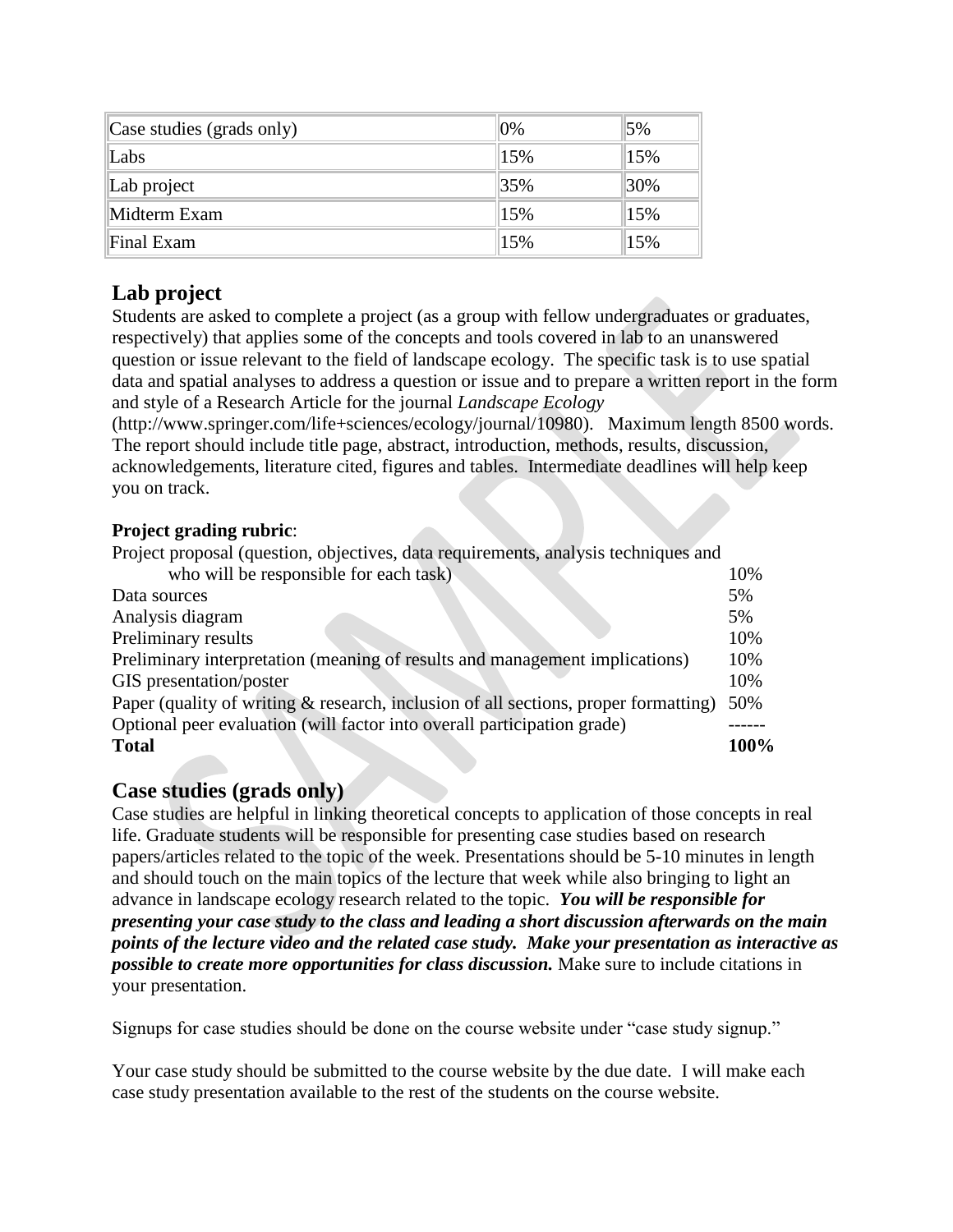### **Graduate students**

Graduate students will be expected to work at a higher level than undergraduates. As such, graduate students will:

- 1) go more in depth in the class project than undergraduates
- 2) do comprehensive presentation on GIS day
- 3) present case studies relating to the topic of the week and lead short discussion about the main points of the topic each week
- 4) contribute meaningfully to in lab discussions

Performance in these activities will be reflected in your participation grade.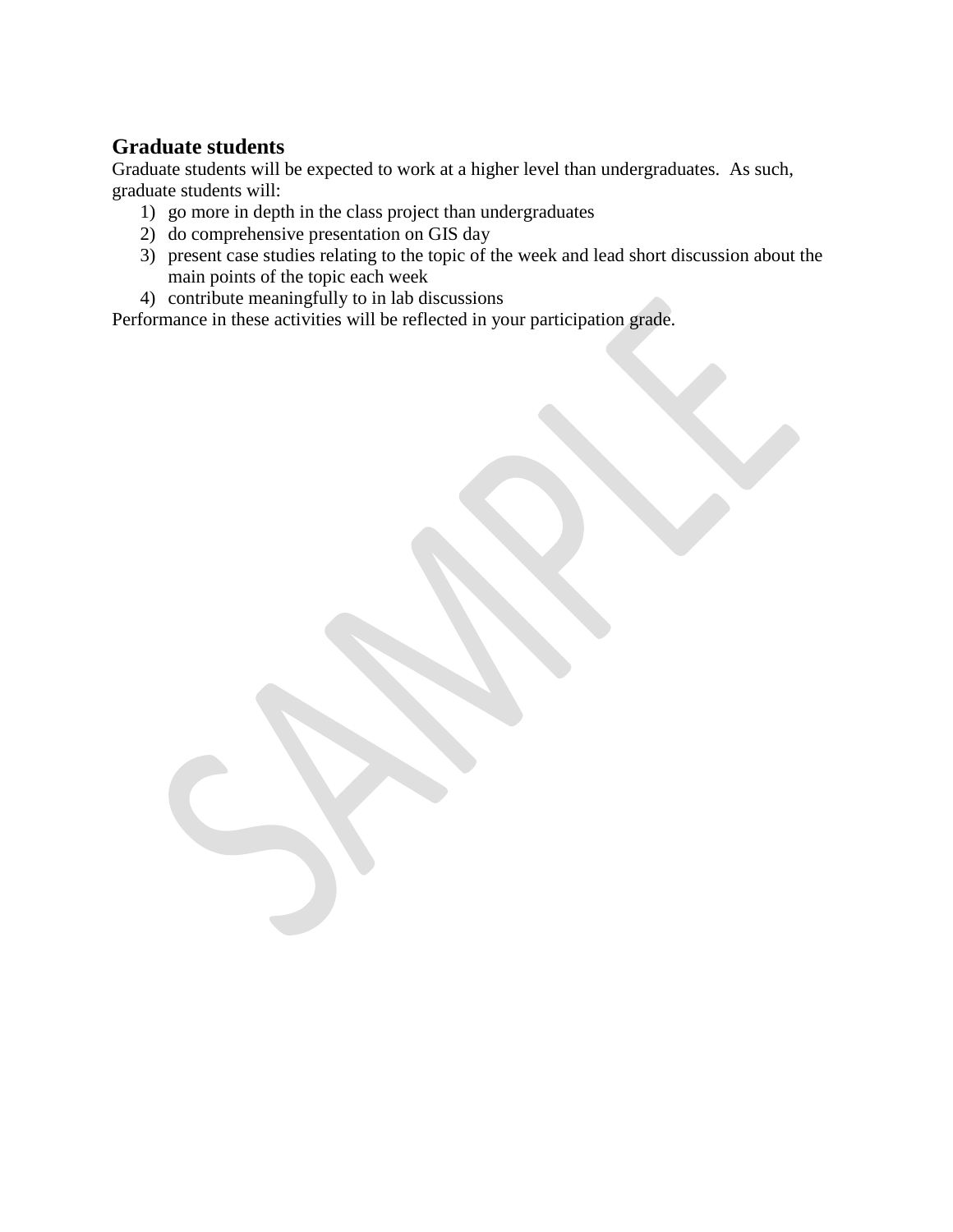# **Lecture schedule (online)**

`

All outlines due before class the following week. Review questions/answers and case studies are due midnight before class.

| <b>Week</b>    | Online<br>lecture<br><b>Topic</b>                                           | <b>Turner et</b><br>al. Book<br>chapter | <b>Case study</b><br>(grads)                       | Due dates                                                                                          |
|----------------|-----------------------------------------------------------------------------|-----------------------------------------|----------------------------------------------------|----------------------------------------------------------------------------------------------------|
| 1              | Introduction<br>to landscape<br>ecology                                     | 1                                       |                                                    |                                                                                                    |
| $\overline{2}$ | Scale and<br>hierarchy<br>theory                                            | 1                                       | Case study<br>intro                                | Outline intro                                                                                      |
| 3              | <b>Models</b>                                                               | 3                                       | Case study<br>scale                                | Outline scale                                                                                      |
| 4              | Causes of<br>landscape<br>patterns                                          | $\overline{2}$                          | Case study<br>models                               | Outline models                                                                                     |
| 5              | Quantifying<br>landscape<br>patterns                                        | $\overline{4}$                          | Case study<br>causes of<br>landscape<br>patterns   | Outline causes of<br>landscape<br>patterns                                                         |
| 6              | Landscape<br>limnology                                                      | 8 (p.308-<br>311)                       | Case study<br>quantifying<br>landscape<br>patterns | Outline quantifying<br>landscape<br>patterns                                                       |
| $\overline{7}$ | <b>Midterm</b><br>exam online<br>(take before<br>midnight<br><b>Oct 15)</b> | 10                                      | Case study<br>landscape<br>limnology               | Outline landscape<br>limnology<br><b>Review</b><br>questions/answers<br>(midnight before<br>class) |
| 8              | Landscape<br>change in NJ                                                   | LU change<br>in NJ<br>report            |                                                    |                                                                                                    |
| 9              | <b>Disturbances</b>                                                         | 6                                       | Case study<br>landscape<br>change in<br><b>NJ</b>  | Outline landscape<br>change in NJ                                                                  |
|                |                                                                             |                                         |                                                    |                                                                                                    |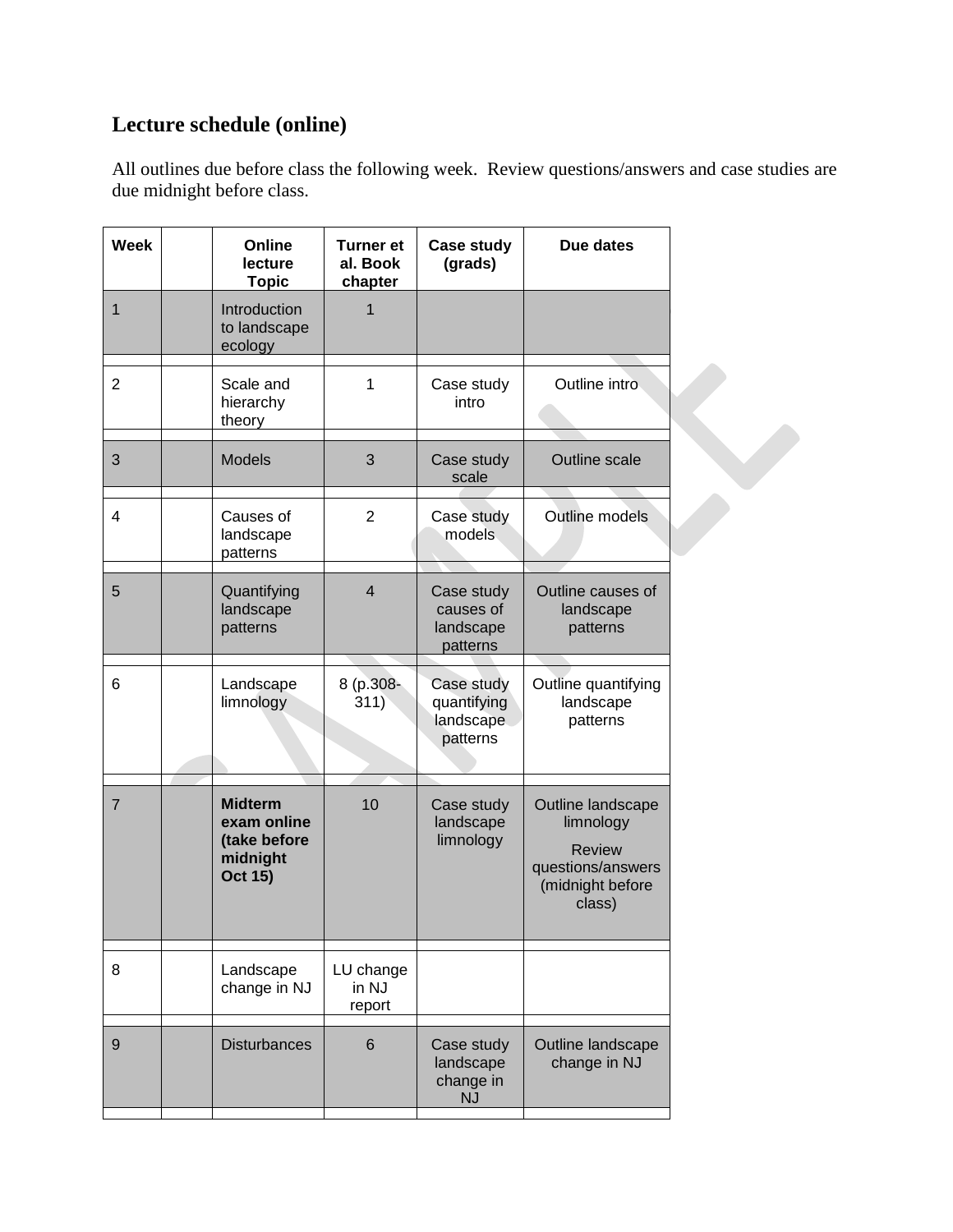| 10 | Organisms<br>and<br>landscape<br>pattern                                               | $\overline{7}$                   | Case study<br>disturbances                             | Outline<br>disturbances                                                                               |  |
|----|----------------------------------------------------------------------------------------|----------------------------------|--------------------------------------------------------|-------------------------------------------------------------------------------------------------------|--|
| 11 | Ecosystem<br>processes                                                                 | 8                                | Case study<br>organisms<br>and<br>landscape<br>pattern | Outline organisms<br>and landscape<br>pattern                                                         |  |
| 12 | <b>GIS day</b><br>(applied LE)<br><b>Present at</b><br><b>GIS day</b>                  | 9                                | Case study<br>ecosystem<br>processes                   | Outline ecosystem<br>processes                                                                        |  |
| 13 | No class (Fri<br>classes)                                                              |                                  |                                                        |                                                                                                       |  |
| 14 | Landscape<br>genetics                                                                  | Landscape<br>genetics<br>article |                                                        |                                                                                                       |  |
| 15 | <b>Final exam</b><br>online (non-<br>cumulative,<br>take before<br>midnight<br>Dec 10) | 10                               | Case study<br>landscape<br>genetics                    | Outline landscape<br>genetics<br><b>Review</b><br>questions/answers<br>(due midnight<br>before class) |  |

# **Lab Schedule**

| Week | McGari<br>gcal et<br>al. book<br>chapter | Lab task                         | Lab concept                                                     | Tool                                       | Landscape                          | Project<br>task            | <b>Due</b>                     |
|------|------------------------------------------|----------------------------------|-----------------------------------------------------------------|--------------------------------------------|------------------------------------|----------------------------|--------------------------------|
|      |                                          | Data<br>visualizati<br><b>on</b> | Lab1: Intro to<br>GIS: viewing and<br>analyzing spatial<br>data | ArcGIS 10.3,<br>ArcMap                     | Mozambiqu<br>e wildlife<br>reserve |                            |                                |
| 2    |                                          | Data<br>visualizati<br>on        | Lab2: Intro to<br>GIS II: analyzing<br>and displaying           | ArcGIS 10.3,<br>ArcCatalog,<br>ArcToolbox, | Mozambiqu<br>e wildlife<br>reserve | (pick topic /<br>question) | Lab1<br>Bring LE<br>article to |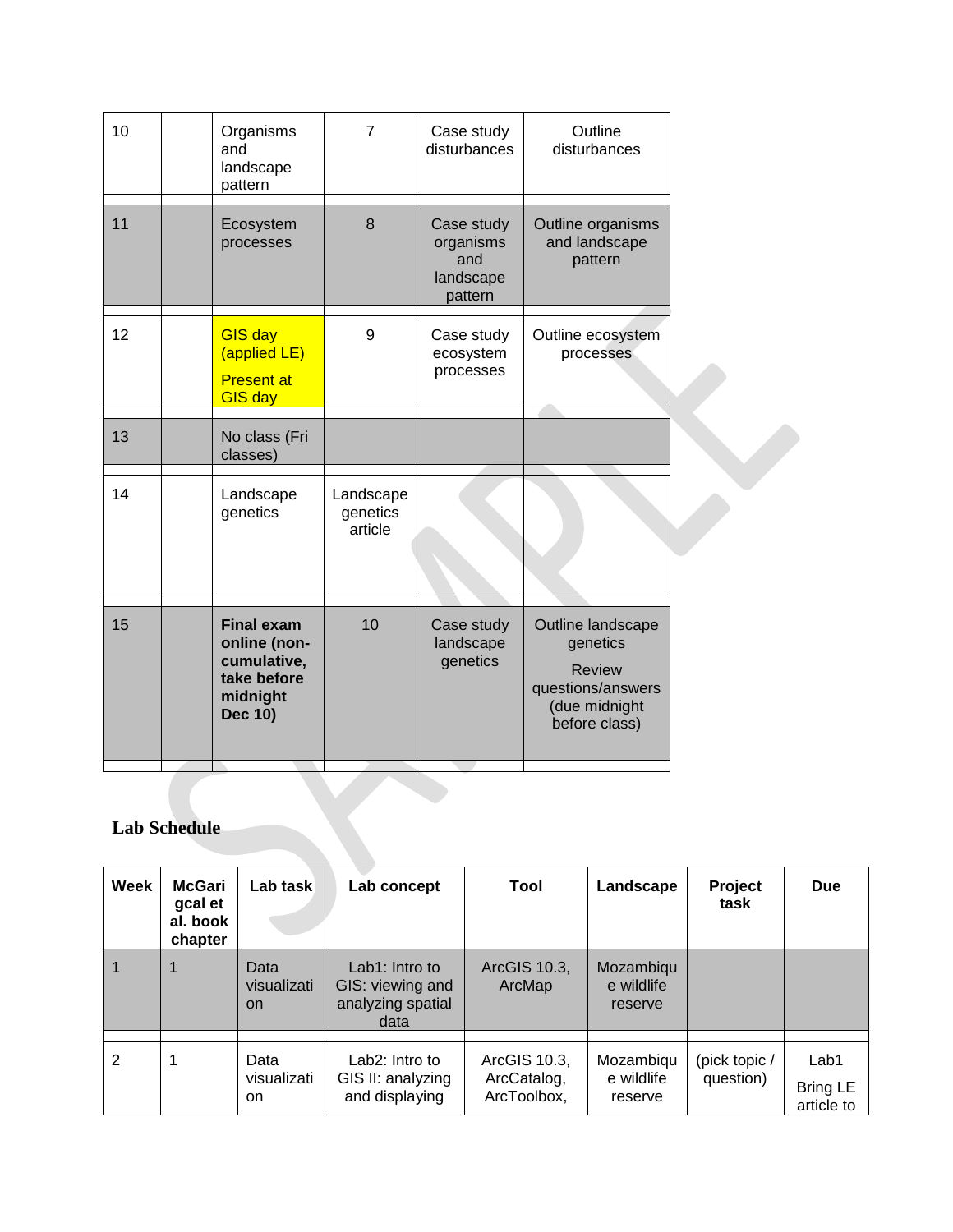|                |                |                                         | spatial data                                                                           | Geoprocessing                           |                                  |                                              | class                                           |
|----------------|----------------|-----------------------------------------|----------------------------------------------------------------------------------------|-----------------------------------------|----------------------------------|----------------------------------------------|-------------------------------------------------|
| 3              |                | Modeling                                | Lab3: Spatial<br>data collecting<br>and model<br>building                              | ArcGIS 10.3,<br><b>Model Builder</b>    | Oregon<br>fires                  | (choose<br>models)                           | Lab <sub>2</sub><br>Project<br>proposal         |
| $\overline{4}$ |                | Landscap<br>e analysis                  | Lab4: Analyzing<br>habitat-species<br>relationships &<br>stats                         | R 3.1.1                                 | <b>NW Ontario</b><br>birds       | (obtain<br>data)                             | Lab <sub>3</sub><br>Data<br>sources             |
| 5              |                | Landscap<br>e analysis                  | Lab5: Quantifying<br>spatial pattern                                                   | ArcGIS 10.3,<br><b>FRAGSTATS</b><br>4.2 | NJ heritage<br>priority<br>sites | (Create<br>algorithm)                        | Lab4<br>Analysis<br>diagram                     |
| 6              |                | Landscap<br>e analysis                  | Lab6: Suitability<br>modeling                                                          | ArcGIS 10.3                             | <b>WV Wind</b><br>farms          | (begin<br>analysis)                          | Lab <sub>5</sub>                                |
| $\overline{7}$ |                | Landscap<br>e analysis                  | Lab7: lab will be<br>based on project<br>needs (or time<br>spent on project<br>work)** | $\overline{?}$                          | ?                                |                                              | Lab <sub>6</sub>                                |
| 8              | 3              | Cluster<br>analysis                     | Lab8: Landscape<br>management                                                          | ArcGIS 10.3                             | Coopers<br>Rock park<br>WV       |                                              |                                                 |
| 9              | $\overline{4}$ | <b>Discrimin</b><br>ant<br>analysis     | Lab9: New<br>Jersey<br>Landscape<br>Project                                            | Webmapper<br>software                   | New Jersey                       | (finish<br>analysis)                         | Lab <sub>8</sub><br><b>Results</b>              |
| 10             | $\overline{2}$ | Principle<br>compone<br>nts<br>analysis | Lab10: Analyzing<br>connectivity                                                       | Circuitscape                            | Hypothetic<br>al<br>landscape    | (interpret<br>data/mgmt<br>implication<br>s) | Lab9<br>Interpreta<br>tion                      |
| 11             |                | Landscap<br>е<br>exploratio<br>n        | Lab11: Modeling<br>ecosystem<br>processes                                              | Excel                                   | Hypothetic<br>al ag<br>landscape | (create<br>presentatio<br>ns/posters)        | Lab10                                           |
| 12             |                | Project<br>day                          | Practice<br>presentations                                                              |                                         |                                  | (write<br>methods &<br>results)              | Lab11<br>GIS day<br>presentat<br>ion/<br>poster |
| 13             |                | No class<br>(Fri<br>classes)            |                                                                                        |                                         |                                  |                                              |                                                 |